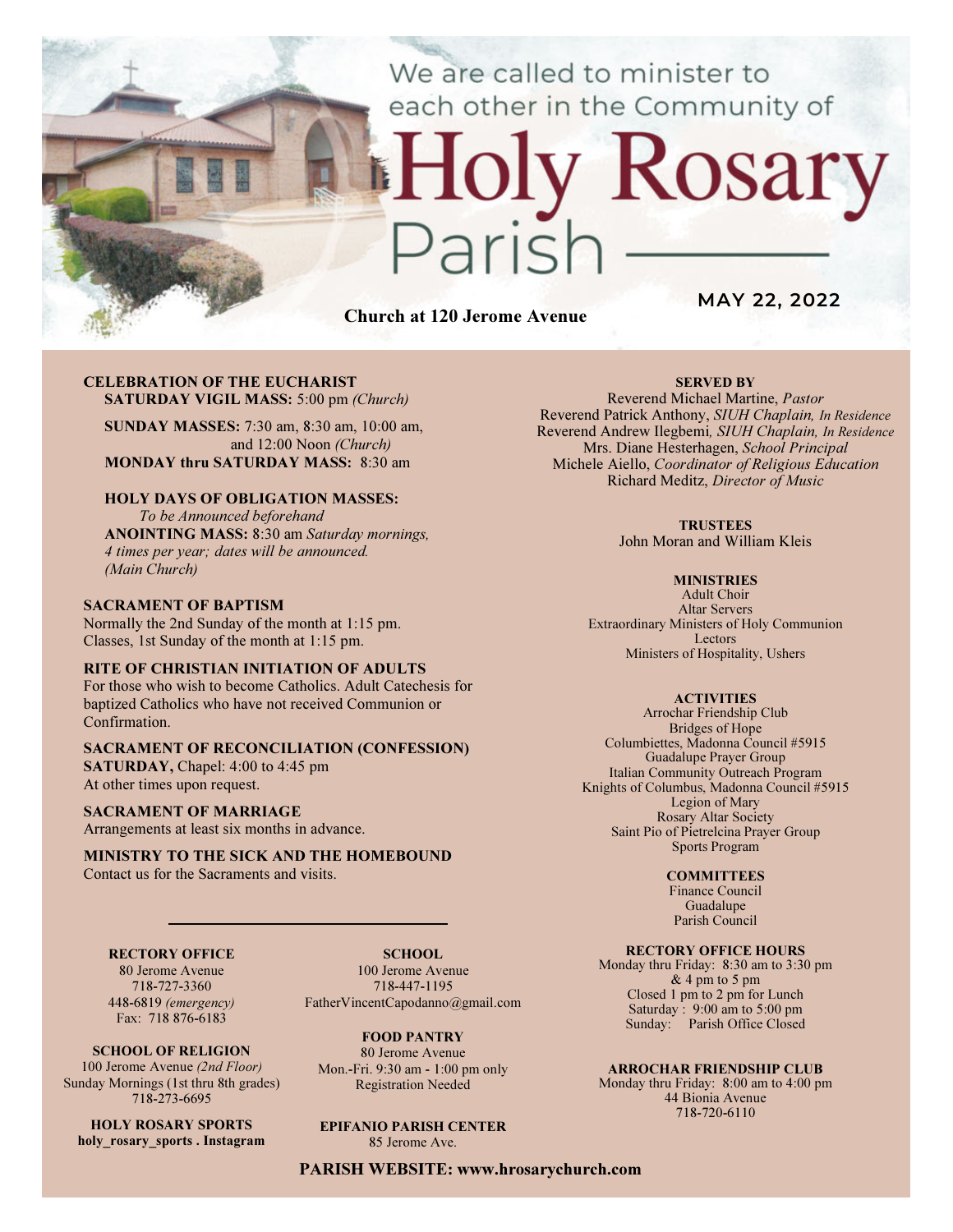

SUNDAY, May 22, 2022 Legion of Mary Recruitment Drive at all Masses with more information available at tables in the Narthex CCD Classes end today. Eighth Grade Graduation & Awards. Any questions regarding the CCD Program, please leave a message for Mrs. Aiello at 718-273-6695

MONDAY, May 23, 2022 7:00 pm - Legion of Mary, Parish Center

TUESDAY, May 24, 2022 7:00 pm - Spanish Prayer Group, Church NAMI - Parish Center, Room 4

WEDNESDAY, May 25, 2022

THURSDAY, May 26, 2022 - Feast of the Ascension Masses for the Holy Day are 8:30 am & 7:30 pm 11:00 am - Veteran's Parade past School 8:00 pm - Knights of Columbus, Parish Center, Rooms 2 & 3

FRIDAY, May 27, 2022

SATURDAY, May 28, 2022 4:00 - 4:45 pm - Confessions, Daily Mass Chapel

SUNDAY, May 29, 2022

CCD GRADUATION - MAY 22, 2022 Two very special awards were given out today at the CCD Graduation: Erika Martinez Espinosa received The Terry Hoovert Award &

Brenda Garcia Torija received The Diane Barry Award We congratulate Erika & Brenda on receiving these very special awards



#### **SOLEMNITY** OF THE ASCENSION

 Thursday, May 26th is the Solemnity of the Ascension of the Lord into Heaven and a Holyday of Obligation.

 The Mass Schedule for Ascension Thursday is 8:30 am and & 7:30 pm.



The Cardinal's Appeal is underway now in our Parish. Our goal is \$55,000. To date \$32,261 has been pledged from 117 gifts. This is 58% of our goal.

# SPONSOR CERTIFICATES

Sponsor Certificates are often required before one can serve as a Godparent for the Sacrament of Baptism or as a Sponsor for the Sacrament Confirmation. In order to receive a Sponsor Certificate from Holy Rosary, one needs to be a Registered Parishioner of the Parish, have received the Sacraments of Baptism, Confirmation and Eucharist, must be over 14 years of age and if married, must be in a valid Church marriage (have been married in the presence of a priest/deacon and two witnesses).

Sponsor Certificates may be obtained only AFTER any of the Sunday Masses.

The PERSON REQUIRING THE CERTIFICATE MUST see the Priest AFTER ATTENDING THE MASS and request one.

# FATHERS DAY MASS CARDS

Father's Day is Sunday, June 19th and Mass Cards will be available in the rear of the church for our Novena of Masses for fathers living or deceased or you may use the envelope in the packet that will be mailed home to you. The envelopes can be placed in the collection basket.



# WEDDING BANNS

I James Incorvaia & Mia Raftery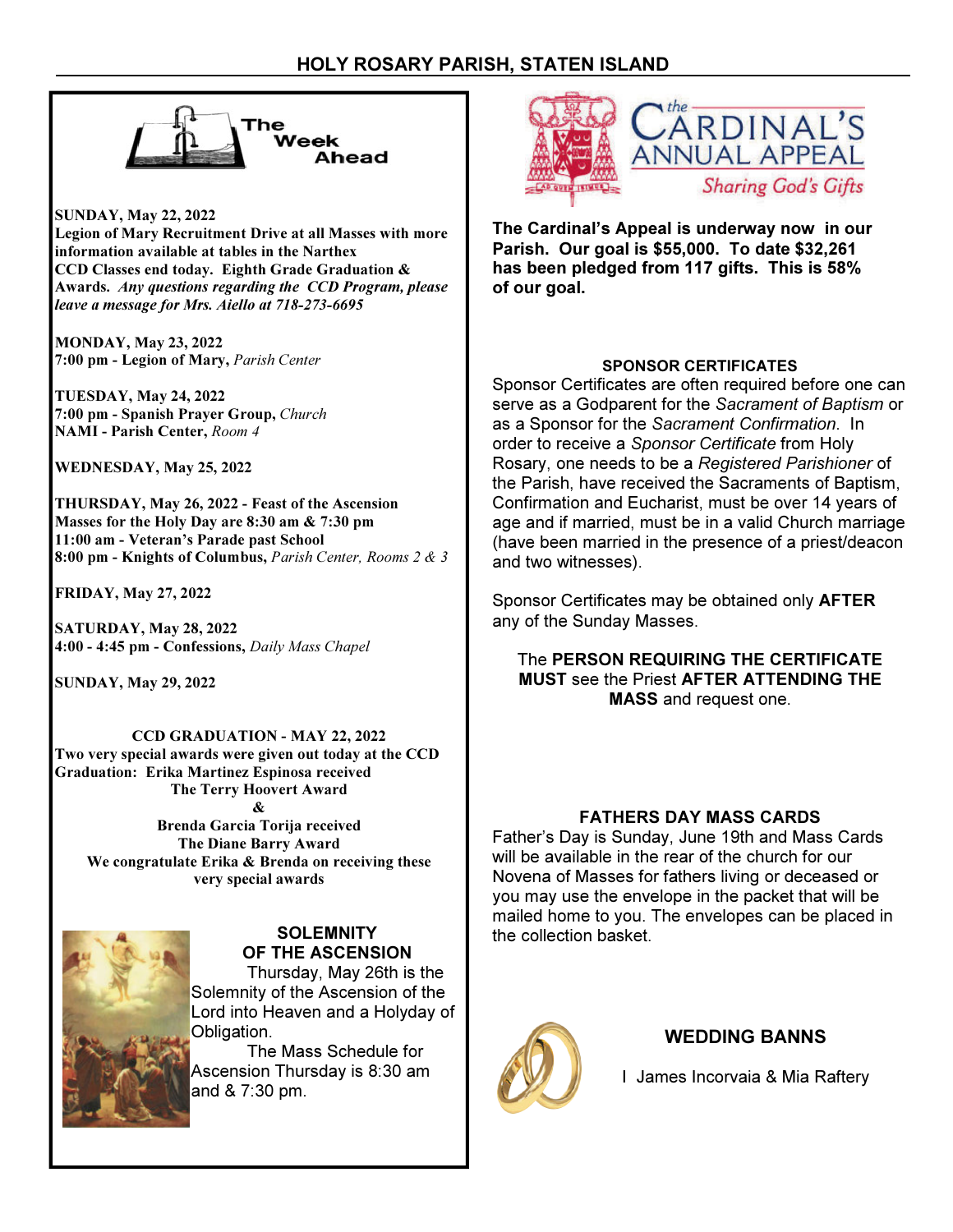

# Thank You

Thank you to all of you who helped celebrate the 25th Anniversary of my Ordination last weekend. Your presence, prayers and gifts were greatly appreciated.

 Thank you to all the parish organizations who participated as well.

Your presence added a great deal to the celebration.

 Please continue to keep me in your prayers and I continue to do my best to serve you God's people.

Father Michael

# DON'T FORGET TO GET YOUR SUPER 50/50 RAFFLE FOR THE MONTH OF MAY! The Winner will be Drawn the Last Day of the Month & the winning amount will be printed in the Bulletin A Reminder that the Donation is \$5.00

 You will find a yellow envelope for this Raffle in the packet mailed home to you. If you want to enter more than once, additional envelopes are available in the Hospitality Room. Drop the envelope in the Collection Basket or Bring to the Rectory. You may fill out as many envelopes as you like. Send in your envelopes now for May and let's build up the jackpot! The April winner received \$195.

# REMINDER

Our Summer Mass Schedule takes effect on June 1st and continues through Labor Day:



20th Anniversary of the Canonization of Padre Pio & the 10th Anniversary of the St. Pio of Pietrelcina Society Celebration Dinner Thursday, June 16th 6:30 to 10:30 pm at the Staaten

Please call for Reservations by June 1st Santina Consolino 718-442-5466 Edna Besabe 646-483-7583 Josephine Moscato 718 273-9405 Cost of Dinner is \$75 per person Gift Basket Raffle & 50/50 proceeds to support the Holy Rosary Food Pantry & Padre Pio's Ministries

BAPTISMS

Baptisms will be celebrated on the SECOND SUNDAY of the month at 1:15 pm. Baptismal Classes will be held on the FIRST SUNDAY of the month at 1:15 pm. Please call the Rectory to make arrangements for the Baptism and to fill out the necessary paperwork.

Saturday Evening: 5 pm Sunday Morning: 7:30 am, 10 am & 12 Noon There will be NO 8:30 am Mass during this time

If you would like to sign up for online giving please visit https://hrosarychurchgiving.com/

# AND IN ALL THINGS GIVE THANKS

| May 15, 2022 Adult Collection<br>May 15, 2022 Children's Collection | \$7,890.00<br>\$133.00 |
|---------------------------------------------------------------------|------------------------|
| May 16, 2021 Adult Collection                                       | \$4,920.00             |
| May 16, 2021 Children's Collection                                  | \$35.00                |
|                                                                     |                        |
|                                                                     |                        |

This Week's On Line Giving by 25 users \$973.00

Our Weekly Parish Operation Experiences are \$18,298.